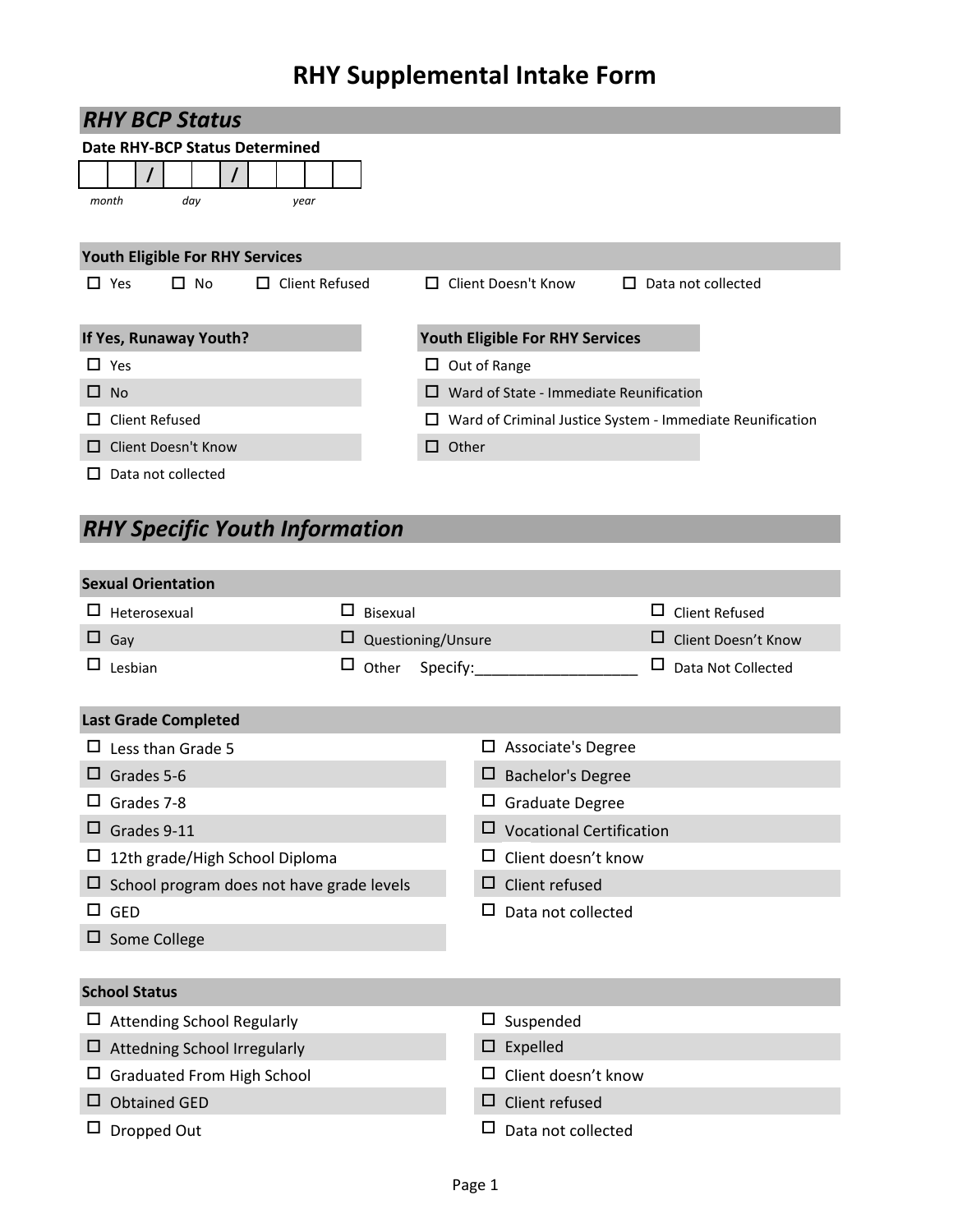### *Employment*

- 
- 
- $\square$  Data not collected  $\square$  Seasonal

### **Employed If Currently Employed, Select Tenure**

- $\Box$  Yes  $\Box$  Full-time
- $\Box$  No  $\Box$  Part-time
	-
	- $\square$  Data not collected

### **If Employed Average Number of Hours Worked Per Week If No, Why Not Employed**

- $\Box$  Looking for Work
- $\Box$  Unable to Work
- $\Box$  Not Looking for Work
- $\square$  Client refused
- $\square$  Client doesn't know
- $\square$  Data not collected
- **General Health Status Dental Health Status**
- $\square$  Excellent  $\square$  Excellent
- Very Good Very Good
- $\square$  Good  $\square$  Good
- $\Box$  Fair  $\Box$  Fair  $\Box$  Fair
- 
- $\Box$  Poor  $\Box$  Poor  $\Box$  Poor  $\Box$  Poor  $\square$  Client Refused
- 
- $\square$  Data N

| $\Box$ chent Refused        | □ Client Refused                           |
|-----------------------------|--------------------------------------------|
| □<br>Client Doesn't Know    | ப<br>Client Doesn't Know                   |
| □<br>Data Not Collected     | ப<br>Data Not Collected                    |
|                             |                                            |
| <b>Mental Health Status</b> | <b>Substance Use Status</b>                |
| $\Box$<br>Excellent         | $\square$ Severe Use/Dependence            |
| $\Box$ Very Good            | □<br>Dependence                            |
| Good                        | $\Box$ Persistent Use Within Last 6 Months |
| $\Box$ Fair                 | ⊔<br>Single Use Within Last 6 Months       |

- $\Box$  Poor  $\Box$  No Use Within Last 6 Months
- Client Refused Client Refused
- $\square$  Client Doesn't Know  $\square$  Client Doesn't Know
- $\square$  Data Not Collected  $\square$  Data Not Collected

**Pregnant**  $\Box$  No  $\Box$  Yes Due Date:

|            |                         | <b>Formerly a Ward of Child Welfare/Foster Care</b> |                            |                           |
|------------|-------------------------|-----------------------------------------------------|----------------------------|---------------------------|
| $\Box$ Yes | $\Box$ No               | $\Box$ Client Refused                               | $\Box$ Client Doesn't Know | $\Box$ Data not collected |
|            | If Yes, Number of Years | <b>Months</b>                                       |                            |                           |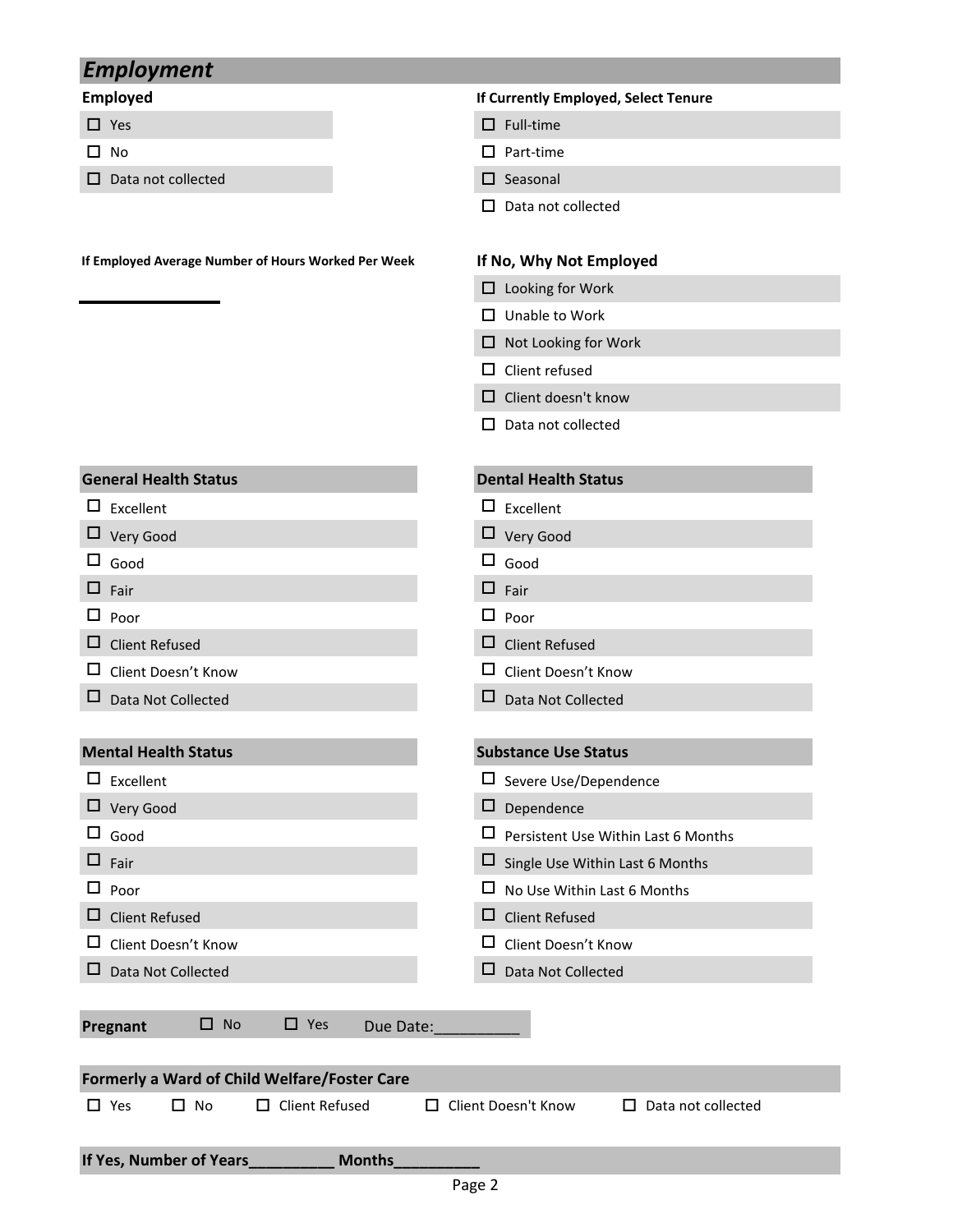|   |              |                         |                                            | <b>Formerly a Ward of Criminal Justice System</b>                        |   |                |                            |                     |    |               |                                                             |  |
|---|--------------|-------------------------|--------------------------------------------|--------------------------------------------------------------------------|---|----------------|----------------------------|---------------------|----|---------------|-------------------------------------------------------------|--|
|   | $\Box$ Yes   |                         | $\Box$ No                                  | $\Box$ Client Refused                                                    |   |                | □ Client Doesn't Know      |                     | П. |               | Data not collected                                          |  |
|   |              |                         |                                            |                                                                          |   |                |                            |                     |    |               |                                                             |  |
|   |              |                         | If Yes, Number of Years                    | <b>Months</b>                                                            |   |                |                            |                     |    |               |                                                             |  |
|   |              |                         |                                            |                                                                          |   |                |                            |                     |    |               |                                                             |  |
|   |              |                         | <b>Family Critical Issues</b>              |                                                                          |   |                |                            |                     |    |               |                                                             |  |
|   |              |                         | <b>Unemployment - Family Member</b>        |                                                                          |   |                |                            |                     |    |               | Alcohol or Substance User Disorder - Family Member          |  |
|   | $\Box$ Yes   |                         |                                            |                                                                          |   | $\Box$ Yes     |                            |                     |    |               |                                                             |  |
|   | $\square$ No |                         |                                            |                                                                          |   | $\Box$ No      |                            |                     |    |               |                                                             |  |
|   |              |                         |                                            |                                                                          |   |                |                            |                     |    |               |                                                             |  |
|   |              |                         |                                            | <b>Mental Health Disorder - Family Member</b>                            |   |                |                            |                     |    |               | <b>Insufficient Income to Support Youth - Family Member</b> |  |
|   | $\Box$ Yes   |                         |                                            |                                                                          |   | $\Box$ Yes     |                            |                     |    |               |                                                             |  |
|   | $\square$ No |                         |                                            |                                                                          |   | $\square$ No   |                            |                     |    |               |                                                             |  |
|   |              |                         |                                            |                                                                          |   |                |                            |                     |    |               |                                                             |  |
|   |              |                         | <b>Physical Disability - Family Member</b> |                                                                          |   |                | <b>Incarcerated Parent</b> |                     |    |               |                                                             |  |
|   | $\Box$ Yes   |                         |                                            |                                                                          |   | $\Box$ Yes     |                            |                     |    |               |                                                             |  |
|   | $\Box$ No    |                         |                                            |                                                                          |   | $\Box$ No      |                            |                     |    |               |                                                             |  |
|   |              |                         |                                            |                                                                          |   |                |                            |                     |    |               |                                                             |  |
|   |              |                         | <b>Referral Source</b>                     |                                                                          |   |                |                            |                     |    |               |                                                             |  |
|   |              | <b>Referral Source</b>  |                                            |                                                                          |   |                |                            |                     |    |               |                                                             |  |
|   |              | $\Box$ Self-Referral    |                                            |                                                                          |   | $\Box$ Hotline |                            |                     |    | $\Box$ School |                                                             |  |
|   |              |                         | $\Box$ Individual: Parent/Guardian/etc.    |                                                                          |   |                | $\Box$ Child Wellfare/CPS  |                     |    |               | Other Organizations                                         |  |
|   |              | $\Box$ Outreach Project |                                            |                                                                          |   |                | $\Box$ Juvenile Justice    |                     |    | ப             | <b>Client Refused</b>                                       |  |
|   |              |                         | $\Box$ Temporary Shelter                   |                                                                          | ப |                | Law Enforcement/Police     |                     |    | ப             | Client Doesn't Know                                         |  |
| ப |              |                         | <b>Residential Project</b>                 |                                                                          |   |                | <b>Mental Hospital</b>     |                     |    |               | Data Not Collected                                          |  |
|   |              |                         |                                            | If Outreach Project, Number of Times Approached Before Entering Project: |   |                |                            |                     |    |               |                                                             |  |
|   |              |                         |                                            |                                                                          |   |                |                            |                     |    |               |                                                             |  |
|   |              |                         | <b>Additional Information</b>              |                                                                          |   |                |                            |                     |    |               |                                                             |  |
|   |              |                         | Zip Code of Last Permanent Address         |                                                                          |   |                |                            |                     |    |               |                                                             |  |
|   |              |                         |                                            |                                                                          |   |                |                            |                     |    |               |                                                             |  |
|   |              |                         | <b>General Area of Previous Residence</b>  |                                                                          |   |                |                            |                     |    |               |                                                             |  |
|   |              |                         |                                            | $\Box$ Within Franklin County (Outside City-Columbus)                    |   |                | ப                          |                     |    |               | Within Franklin County (Within City-Columbus)               |  |
| ⊔ |              |                         |                                            | Outside Franklin County (Outside City-Columbus)                          |   |                | ப                          | Outside of Ohio     |    |               |                                                             |  |
| ப |              |                         |                                            | <b>Outside Franklin County (Inside City-Columbus)</b>                    |   |                |                            | Client Doesn't Know |    |               |                                                             |  |
|   |              |                         |                                            |                                                                          |   |                |                            |                     |    |               |                                                             |  |
|   |              |                         |                                            | If linked to a mental health agency please list:                         |   |                |                            |                     |    |               |                                                             |  |
|   |              |                         |                                            |                                                                          |   |                | <b>OR</b>                  |                     |    |               | $\Box$ Not currently linked, but <b>NEEDS</b> linkage       |  |
|   |              |                         |                                            |                                                                          |   |                |                            | ப                   |    |               | Not currently linked, does NOT need linkage                 |  |
|   |              |                         |                                            |                                                                          |   |                |                            |                     |    |               |                                                             |  |